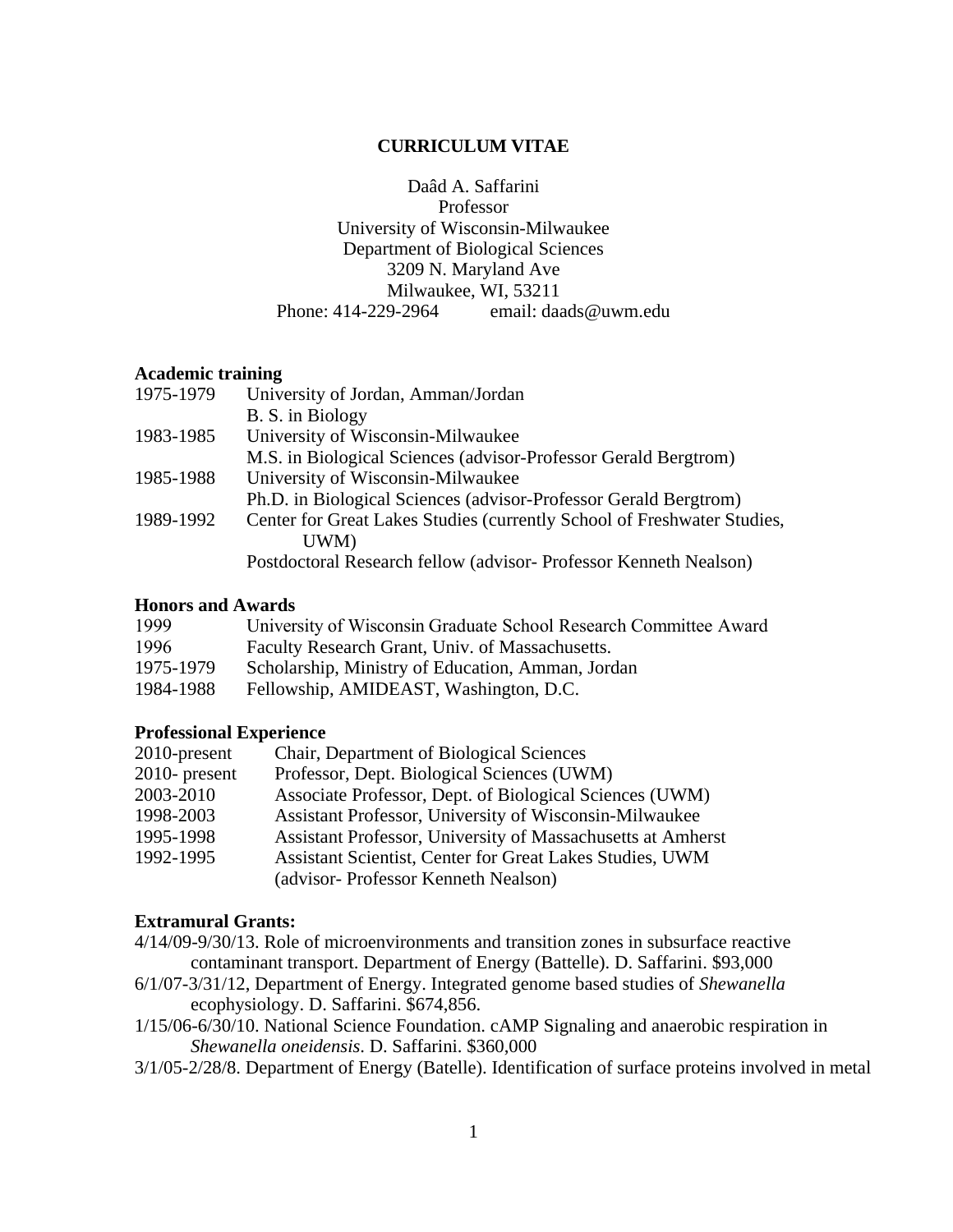binding in *S. oneidensis*. D. Saffarini. \$250,000

- 11/1/04-10/30/05. Department of Energy (Batelle). Isolation and characterization of *gsp* mutants of *Shewanella oneidensis*. D. Saffarini. \$45,000
- 8/1/00-7/31/2003. Department of Energy. Anaerobic Fe(III) reduction by *Shewanella putrefaciens*: Analysis of the electron transport chain. D. Saffarini (PI) and Kristene Sureras. \$276,000.
- 1/1/1997- 31/7/2001. National Science Foundation. Molecular and Genetic Analysis of Anaerobic Iron-Dependent Respiration in *Shewanella putrefaciens* MR-1. D. Saffarini. \$300,000

# **Teaching**

I have taught Microbial Genetics, Environmental Microbiology, General Microbiology for microbiology majors, Microbiology for nursing and health sciences students, and graduate seminars. I also teach a graduate course in scientific writing.

# **Research Interests**

I am interested in the mechanisms that regulate anaerobic respiration in *Shewanella oneidensis* MR-1. This bacterium is a metal reducer that can respire a large number of electron acceptors under anaerobic conditions. Our research led to the identification of the major proteins (MtrC and MtrB) are required for metal reduction. We also identified the cAMP receptor protein (CRP) as the major regulator of anaerobic respiration in *S. oneidensis* MR-1. This finding was unexpected. CRP is known to regulate carbon metabolism in many bacteria, and its role in the regulation of anaerobic respiration is unusual, especially since it lacks redox sensing domains that would allow its activation under anaerobic conditions. We have identified adenylate cyclaseWe are currently trying to identify the signals that allow activation of CRP in MR-1. In addition, we have recently idenfied an unusual *c* cytochrome, SirA, that appears to act as a terminal sulfite reductase. This enzyme does not resemble known sulfite reductases, but appears to catalyze the same reaction carried out by all known reductases identified to date. The mechanisms of sulfite reduction and its regulation are currently under investigation.

### **Publications (\* indicates corresponding author):**

- Al-Sheboul, S., **D. Saffarini\***. 2011. Identification and analysis of the *Shewanella oneidensis* major oxygen-independent coproporphyrinogen III oxidase gene. Anaerobe **17**:501-505.
- Shirodkar, S., S. Reed, M. Romine, **D. Saffarini\***. 2011. The octaheme SirA catalyses dissimilatory sulfite reduction in *Shewanella oneidensis* MR-1. Environ. Microbiol. Environ. Microbiol. **13**:108-115.
- Shroff, N., M. Charania, **D. Saffarini\***. 2010. ArcB1, a homolog of the *Escherichia coli* ArcB, regulates dimethyl sulfoxide reduction in *Shewanella oneidensis* MR-1. J. Bacteriol. **192**: 3227-3230.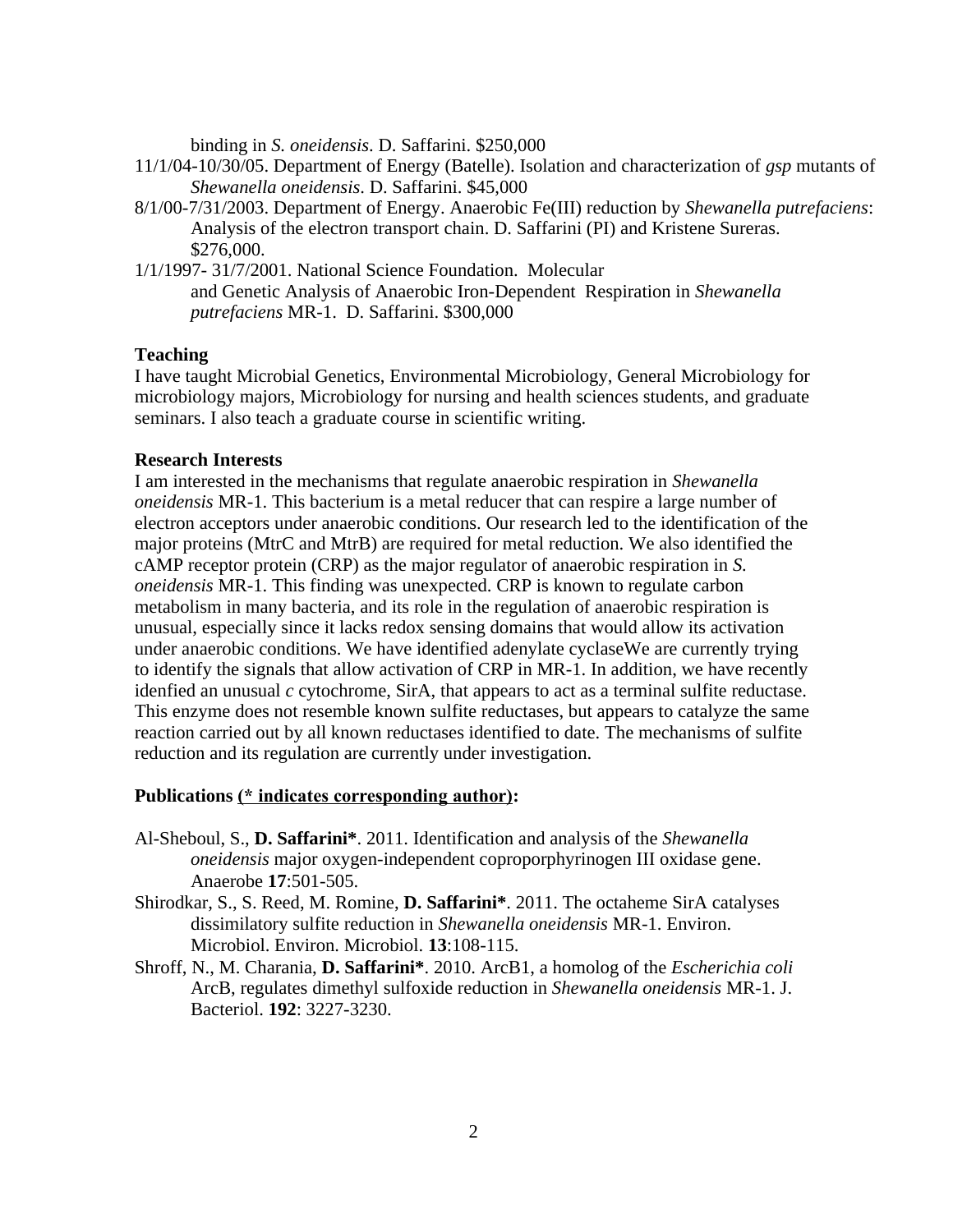- Bodemer, G. W. Antholine, L. Basova, **D. Saffarini**, A. Pacheco. 2010. The effect of detergents and lipids on the properties of the outer-membrane protein OmcA from *Shewanella oneidensis*. J. Biol. Inorg. Chem. **15**:749-758.
- Bouhenni, R., G. Vora, J. Biffinger, S. Shirodkar, K. Brockman, R. Ray, P. Wu, B. Johnson, E. Biddle, M. Marshall, L. Fizgerald, B. Little, J. Fredrickson, A. Beliaev, B. Ringeison, **D. Saffarini\***. 2010. The role of *Shewanella oneidesis* outer surface structures in extracellular electron transfer. Electroanalysis **22**:856- 864.
- Reardon, C., A. Dohnalkova, P. Nichimuthu, D. Kennedy, **D. Saffarini**, B. Arey, L. Shi, Z. Wang, D. Moore, J. McLean, D. Moyles, M. Marshall, J. Zachara, J. Fredrickson, A. Beliaev. 2010. Role of outer-membrane cytochromes MtrC and OmcA in the biomenineralization of ferrihydrite by *Shewanella oneidensis* MR-1. Geobiology **8**:56-68.
- Charania, M., K.Brockman, Y. Zhang, g. Pinchuk, A. Beliaev, J. Fredrickson and **D. Saffarini\***. 2009. Involvement of a class III adenylate cyclase in the regulation of anaerobic respiration in *Shewanella oneidensis* MR-1. J. Bacteriol. **191**:4298- 4306.
- Fredrickson, J., M. Romine, A. Beliaev, J. Auchtung, M. Driscoll, T. Gardner, K. Nealson, A. Osterman, G. Pinchuk, J. Reed, D. Rodionov, J. Rodrigues, **D. Saffarini**, M. Serres, A. Spormann, I. Zhulin and J. Tiedje. 2008. Towards environmental systems biology of *Shewanella*. Nat. Rev. Microbiol. **6**: 592-603.
- [McLean, J. S.](http://www.ncbi.nlm.nih.gov/sites/entrez?Db=pubmed&Cmd=Search&Term=%22McLean%20JS%22%5BAuthor%5D&itool=EntrezSystem2.PEntrez.Pubmed.Pubmed_ResultsPanel.Pubmed_DiscoveryPanel.Pubmed_RVAbstractPlus), G. [Pinchuk,](http://www.ncbi.nlm.nih.gov/sites/entrez?Db=pubmed&Cmd=Search&Term=%22Pinchuk%20GE%22%5BAuthor%5D&itool=EntrezSystem2.PEntrez.Pubmed.Pubmed_ResultsPanel.Pubmed_DiscoveryPanel.Pubmed_RVAbstractPlus) O. [Geydebrekht,](http://www.ncbi.nlm.nih.gov/sites/entrez?Db=pubmed&Cmd=Search&Term=%22Geydebrekht%20OV%22%5BAuthor%5D&itool=EntrezSystem2.PEntrez.Pubmed.Pubmed_ResultsPanel.Pubmed_DiscoveryPanel.Pubmed_RVAbstractPlus) C. [Bilskis,](http://www.ncbi.nlm.nih.gov/sites/entrez?Db=pubmed&Cmd=Search&Term=%22Bilskis%20CL%22%5BAuthor%5D&itool=EntrezSystem2.PEntrez.Pubmed.Pubmed_ResultsPanel.Pubmed_DiscoveryPanel.Pubmed_RVAbstractPlus) B. [Zakrajsek,](http://www.ncbi.nlm.nih.gov/sites/entrez?Db=pubmed&Cmd=Search&Term=%22Zakrajsek%20BA%22%5BAuthor%5D&itool=EntrezSystem2.PEntrez.Pubmed.Pubmed_ResultsPanel.Pubmed_DiscoveryPanel.Pubmed_RVAbstractPlus) E. [Hill,](http://www.ncbi.nlm.nih.gov/sites/entrez?Db=pubmed&Cmd=Search&Term=%22Hill%20EA%22%5BAuthor%5D&itool=EntrezSystem2.PEntrez.Pubmed.Pubmed_ResultsPanel.Pubmed_DiscoveryPanel.Pubmed_RVAbstractPlus) **D. Saffarini**, M. [Romine, Y](http://www.ncbi.nlm.nih.gov/sites/entrez?Db=pubmed&Cmd=Search&Term=%22Romine%20MF%22%5BAuthor%5D&itool=EntrezSystem2.PEntrez.Pubmed.Pubmed_ResultsPanel.Pubmed_DiscoveryPanel.Pubmed_RVAbstractPlus). [Gorby,](http://www.ncbi.nlm.nih.gov/sites/entrez?Db=pubmed&Cmd=Search&Term=%22Gorby%20YA%22%5BAuthor%5D&itool=EntrezSystem2.PEntrez.Pubmed.Pubmed_ResultsPanel.Pubmed_DiscoveryPanel.Pubmed_RVAbstractPlus) J. [Fredrickson](http://www.ncbi.nlm.nih.gov/sites/entrez?Db=pubmed&Cmd=Search&Term=%22Fredrickson%20JK%22%5BAuthor%5D&itool=EntrezSystem2.PEntrez.Pubmed.Pubmed_ResultsPanel.Pubmed_DiscoveryPanel.Pubmed_RVAbstractPlus) and A. [Beliaev.](http://www.ncbi.nlm.nih.gov/sites/entrez?Db=pubmed&Cmd=Search&Term=%22Beliaev%20AS%22%5BAuthor%5D&itool=EntrezSystem2.PEntrez.Pubmed.Pubmed_ResultsPanel.Pubmed_DiscoveryPanel.Pubmed_RVAbstractPlus) 2008. Oxygendependent autoaggregation in *Shewanella oneidensis* MR-1. Environ. Microbiol. **10**:1861-1876.
- Marshall, M., A. Plymale, D. Kennedy, L. Shi, Z. Wang, S. Reed, A. Dohnalkova, C. Simonson, C. Liu, **D. Saffarini**, M. Romine, J. Zachara, A. Beliaev and J. Fredrickson. 2008. Hydrogenase- and outer membrane c-type cytochromefacilitated reduction of technetium(VII) by *Shewanella oneidensis* MR-1. Environ Microbiol. **10**:125-136.
- Bretschger, O., A. Obraztsova, C. Sturm, I. Chang, Y. Gorby, S. Reed, C. Culley, C. Reardon, S. Barua, M. Romine, J. Zhou, A. Beliaev, R. Bouhenni, **D. Saffarini**, F. Mansfeld, B. Kim, J. Fredrickson, K. Nealson. 2007**.** Current production and metal oxide reduction by *Shewanella oneidensis* MR-1 wild type and mutants. Appl Environ Microbiol. **73**:7003-7012.
- Biju, V., D. Pan, Y. Gorby, J. Fredrickson, J. McLean, **D. Saffarini** and H. Lu. 2007**.**  Combined spectroscopic and topographic characterization of nanoscale domains and their distributions of a redox protein on bacterial cell surfaces. Langmuir. **23**:1333-1338.
- Gorby, Y., S. Yanina, J. McLean, K. Rosso, D. Moyles, A. Dohnalkova, T. Beveridge, I. Chang, B. Kim, K. Kim, D. Culley, S. Reed, M. Romine, **D. Saffarini**, E. Hill, L. Shi, D. Elias, D. Kennedy, G. Pinchuk, K. Watanabe, S. Ishii, B. Logan, K. Nealson and J. Fredrickson. 2006. Electrically conductive bacterial nanowires produced by *Shewanella oneidensis* strain MR-1 and other microorganisms. Proc Natl Acad Sci U S A. 2006 **103**:11358-63.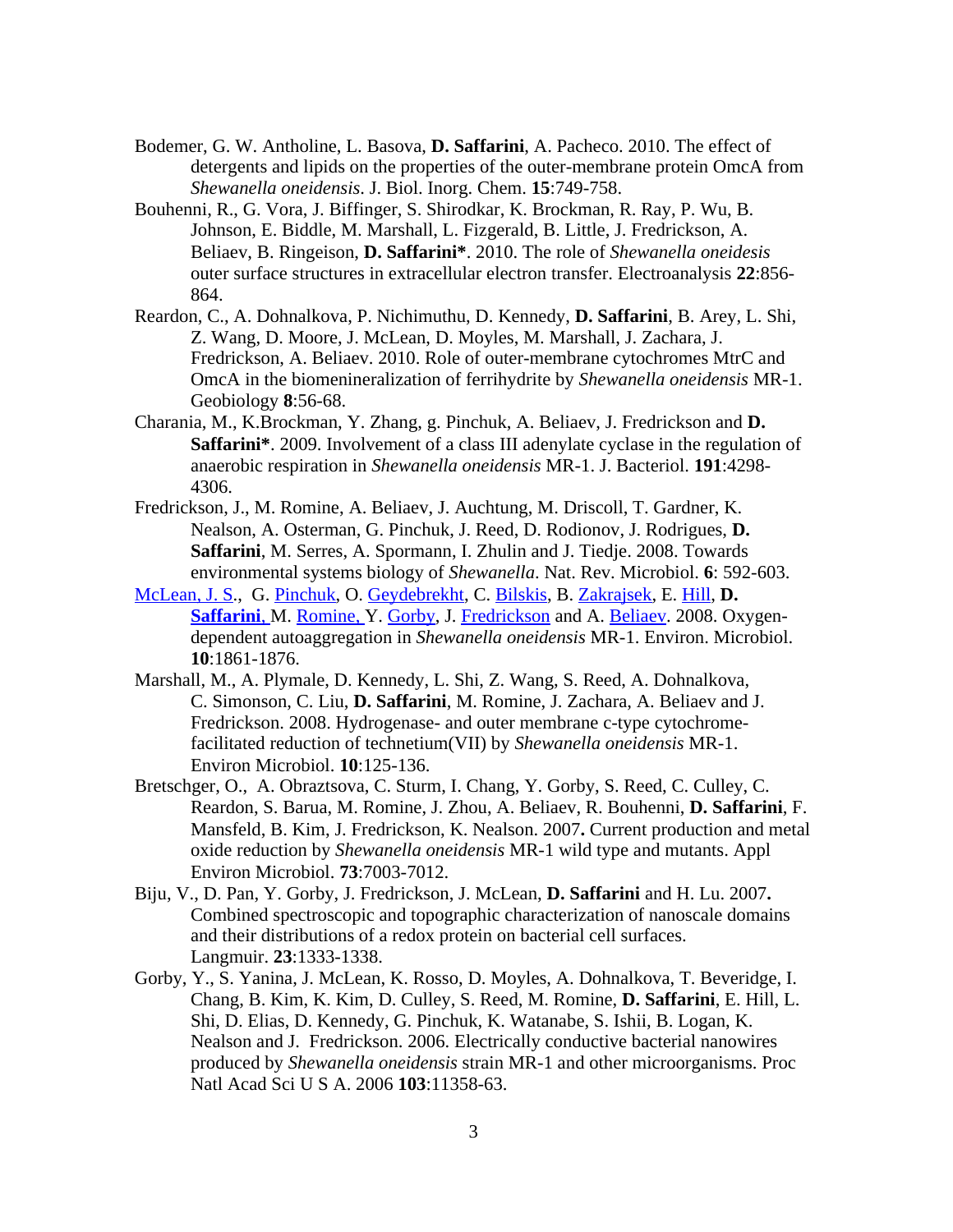- Marshall, M., A. Beliaev, A. Dohnalkova, D. Kennedy, L. Shi, Z. Wang, M. Boyanov, B. Lai, K. Kemner, J. McLean, S. Reed, D. Culley, V. Bailey, C. Simonson, **D. Saffarini**, M. Romine, J. Zachara and J. Fredrickson. 2006. *c*-Type cytochromedependent formation of U(IV) nanoparticles by *Shewanella oneidensis*. PloS Biology **4**:1324-1333.
- Bouhenni, R., A. Gehrke, and D. **Saffarini\***. 2005. Identification of genes involved in cytochrome *c* biogenesis in *Shewanella oneidensis* using a modified *mariner* transposon. Appl. Environ. Microbiol. **71**:4935-3937.
- Braun, T. F. , M. K. Khubbar, D. A. **Saffarini** and M. J. McBride. 2005. *Flavobacterium johnsoniae* gliding motility genes identified by *mariner* mutagenesis. J. Bacteriol. **187**:6943-6952.
- **Saffarini\***, D. R. Schultz and A. Beliaev. 2003.Involvement of cyclic AMP (cAMP) and CAMP receptor protein in anaerobic respiration of *Shewanella oneidensis*. J. Bacteriol. **185**:3668-3671.
- **Saffarini\***, D., S. Blumerman, and K. Mansoorabadi. 2002. Role of menaquinones in Fe(III) reduction by membrane fractions of *Shewanella putrefaciens*. J. Bacteriol. **184**:846-848.
- Beliaev, A., **Saffarini\***, D., McLaughlin, J. and Hunnicutt, D. 2001. MtrC, an outer membrane decaheme *c* cytochrome required for metal reduction in *Shewanella putrefaciens* MR-1. Molecular Microbiology. **39**:722-730.
- Venkateswaran, K., Moser, D.P., Dollhopf, M.E., Lies, D.P., **Saffarini**, D.A., MacGregor, B.J., Ringelberg, D.B., White, D.C., Nishijima, M., Sano, H., Burghardt, J. Stackebrandt, E. and Nealson, K.H. 1999. Polyphasic taxonomy of the genus *Shewanella* and description of *Shewanella oneidensis* sp. nov. Int. J. Syst. Bacteriol. **49**: 705-724.
- Beliaev, A. and D. **Saffarini\***. 1998. *Shewanella putrefaciens mtrB* encodes an outer membrane protein required for Fe(III) and Mn(IV) reduction. J. Bacteriol. **181**:6292-6297.
- Lovley, D., J. Coates, D. **Saffarini** and D. Lonergan. 1997. Dissimilatory Iron Reduction. In:, G. Winkelmann and C. Carrano (Eds), Transition metals in microbial metabolism. pp 187-215.
- Nealson, K.H., D. Moser and D. **Saffarini**. 1995. Anaerobic electron acceptor chemotaxis in *Shewanella putrefaciens*. Appl. Environ. Microbiol. **61**:1551-1554.
- Nealson, K. and D. **Saffarini**. 1994. Iron and manganese in anaerobic respiration: Environmental significance, physiology and regulation. Ann. Rev. Microbiol.**48**:311-343.
- **Saffarini**, D., T. DiChristina, D. Bermudes and K. Nealson. 1994. Anaerobic respiration of *Shewanella putrefaciens* requires both chromosomal and plasmidborne genes. FEMS Microbiol. Lett. **119**:271-278.
- Nealson, K., D. **Saffarini**, D. Moser and M.J. Smith. 1994. A method for monitoring tactic responses of bacteria under anaerobic conditions. J. Microbiological Methods. **20**:211-218.
- **Saffarini**, D.A and K.H. Nealson. 1993. Sequence and genetic characterization of *etrA*, an *fnr* analog that regulates anaerobic respiration in *Shewanella putrefaciens* MR-1.